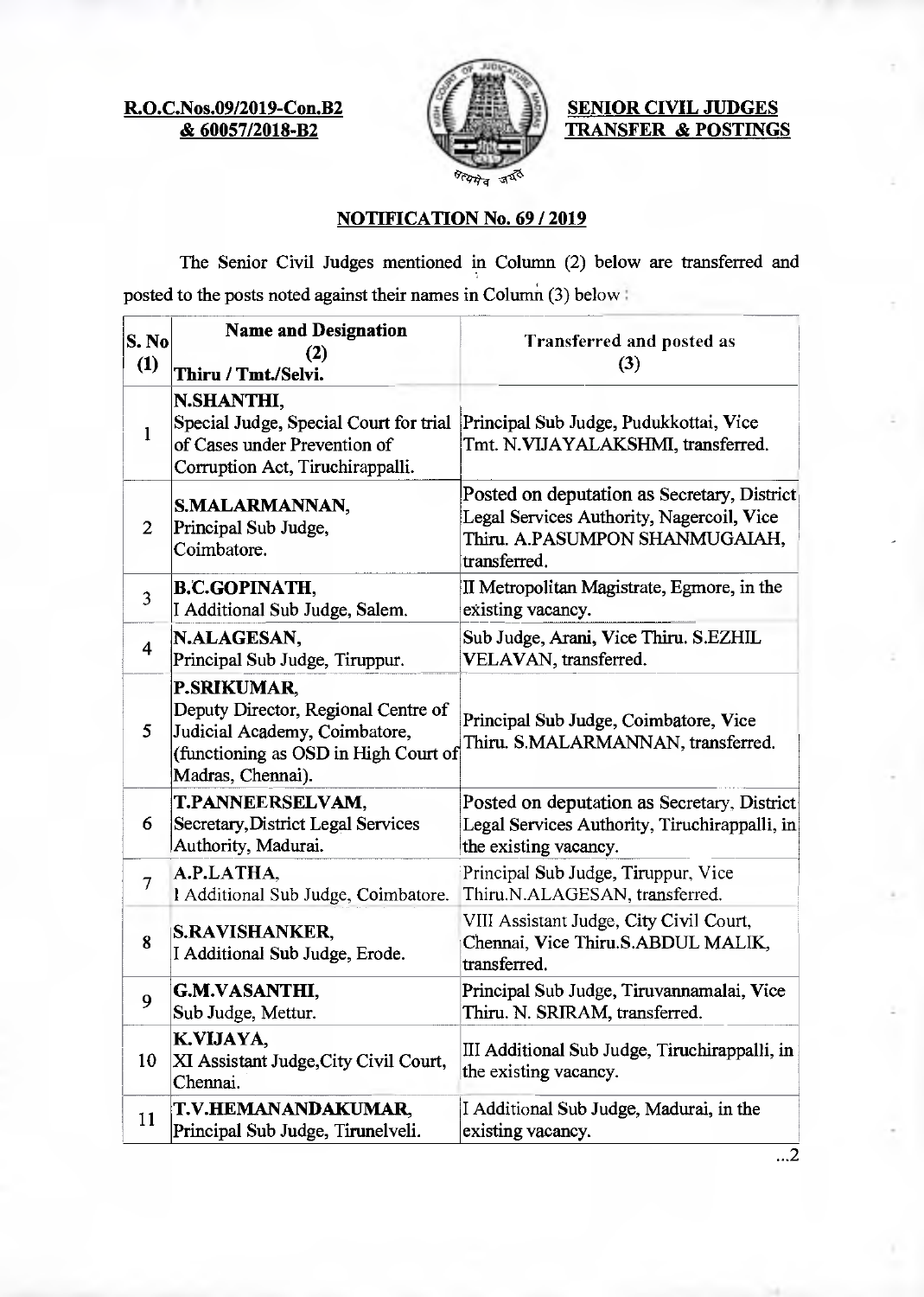| S. No<br>(1) | <b>Name and Designation</b><br>(2)<br>Thiru / Tmt./Selvi.                                                      | <b>Transferred and posted as</b><br>(3)                                                                                       |
|--------------|----------------------------------------------------------------------------------------------------------------|-------------------------------------------------------------------------------------------------------------------------------|
| 12           | <b>J.VENKATESAN,</b><br>Sub Judge, Paramakudi.                                                                 | Sub Judge, Uthamapalayam, Vice<br>Tmt.R.THOTHIRAMARY, transferred.                                                            |
| 13           | A.PACKIA JOTHI,<br>Additional Sub Judge,<br>Kancheepuram.                                                      | IX Assistant Judge, City Civil Court,<br>Chennai, Vice Thiru.P.SWAMINATHAN,<br>transferred.                                   |
| 14           | A.M.RAVI,<br>Sub Judge, Pollachi.                                                                              | Additional Chief Metropolitan Magistrate,<br>Egmore, in the existing vacancy.                                                 |
| 15           | <b>G.SUNDARARAJAN,</b><br>Additional Sub Judge,<br>Thanjavur.                                                  | Special Sub Judge - II, Special Sub Court to<br>deal with MCOP Cases, Salem, Vice<br>Thiru.D.BALU, transferred.               |
| 16           | V.S.KUMARESAN,<br>Sub Judge, Theni.                                                                            | Additional Sub Judge, Tirunelveli, in the<br>existing vacancy.                                                                |
| 17           | G.MUTHUKUMARAN,<br>Sub Judge, Thirumangalam.                                                                   | Posted on deputation as Secretary, District<br>Legal Services Authority, Madurai, Vice<br>Thiru.T.PANNEERSELVAM, transferred. |
| 18           | E.RAJENDRAKANNAN,<br>Sub Judge, Sankari.                                                                       | Posted on deputation as Secretary, District<br>Legal Services Authority, Dharmapuri, in<br>the existing vacancy.              |
| 19           | <b>G.SRIRAMAJEYAM,</b><br>Sub Judge, Neyveli.                                                                  | I Additional Sub Judge, Salem, Vice<br>Thiru.B.C.GOPINATH, transferred                                                        |
| 20           | K.AMUDHA,<br>Sub Judge, Gudiyatham.                                                                            | X Assistant Judge, City Civil Court,<br>Chennai, Vice<br>Thiru.S.GANAPATHISAMY, transferred.                                  |
| 21           | R.ARULMOZHISELVI,<br>Sub Judge, Avinashi.                                                                      | XI Assistant Judge, City Civil Court,<br>Chennai, Vice Tmt. K.VIJAYA, transferred.                                            |
| 22           | A.THIRUVENKATA<br><b>SEENIVASAN,</b><br>Additional Sub Judge, Tenkasi.                                         | Sub Judge, Neyveli, Vice<br>Thiru.G.SRIRAMAJEYAM, transferred.                                                                |
| 23           | <b>E.BAKTHAVACHALU,</b><br>Special Sub Judge, Special Sub Court<br>to deal with MCOP Cases,<br>Tiruvannamalai. | Special Sub Judge, Special Sub Court to<br>deal with LAOP Cases, Vellore, in the<br>existing vacancy.                         |
| 24           | N.S.SRIVATHSAN,<br>Sub Judge, Madhuranthagam.                                                                  | Additional Sub Judge, Thanjavur, Vice<br>Thiru.G.SUNDARARAJAN, transferred.                                                   |

- 2 -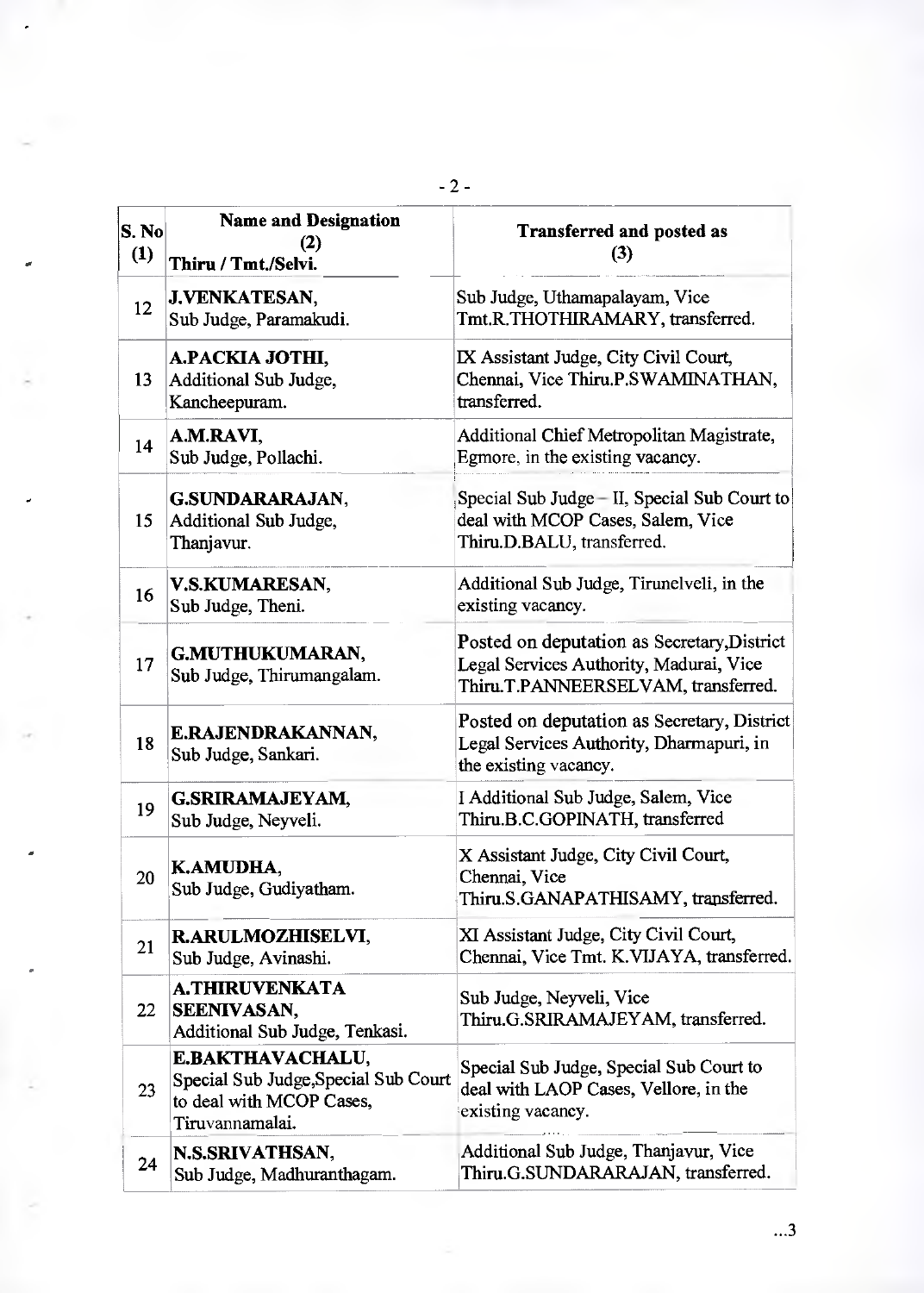| S. No<br>(1)    | <b>Name and Designation</b><br>(2)<br>Thiru / Tmt./Selvi.                                            | Transferred and posted as<br>(3)                                                                            |
|-----------------|------------------------------------------------------------------------------------------------------|-------------------------------------------------------------------------------------------------------------|
| 25              | V.ANURADHA,<br>Sub Judge, Gobichettipalayam.                                                         | Additional Sub Judge, Tiruppur, in the<br>existing vacancy.                                                 |
| 26              | <b>A.RAMESH,</b><br>IV Judge, Court of Small Causes,<br>Chennai.                                     | Sub Judge, Tambaram, Vice<br>Tmt.T.JAYASHREE, transferred.                                                  |
| 27              | A.MALARVIZHI,<br>Special Sub Judge, Special Sub Court<br>to deal with MCOP Cases,<br>Thanjavur.      | Additional Sub Judge, Pudukkottai, in the<br>existing vacancy.                                              |
| 28              | S.HEMA,<br>Sub Judge, Sivakasi.                                                                      | Sub Judge, Tiruchendur, Vice<br>Thiru.A.PHILIP NICHOLAS ALEX,<br>transferred.                               |
| 29              | S.EZHIL VELAVAN,<br>Sub Judge, Arani.                                                                | Additional Sub Judge, Dindigul, in the<br>existing vacancy.                                                 |
| 30              | <b>A.PHILIP NICHOLAS ALEX,</b><br>Sub Judge, Tiruchendur.                                            | Sub Judge, Sivakasi, Vice Tmt.S.HEMA,<br>transferred.                                                       |
| 31              | <b>S.BALAKRISHNAN,</b><br>Deputy Director,<br>Tamil Nadu State Judicial Academy,<br>Chennai.         | V Judge, Court of Small Causes, Chennai,<br>Vice Thiru. D.SIVAKUMAR, transferred.                           |
| 32 <sup>2</sup> | S.PRABHA CHANDRAN,<br>Sub Judge, Rasipuram.                                                          | Sub Judge, Avinashi, Vice<br>Tmt.R.ARULMOZHISELVI, transferred.                                             |
| 33              | P.VIDHYA,<br>Sub Judge, Poonamallee.                                                                 | XII Assistant Judge, City Civil Court,<br>Chennai, in the existing vacancy.                                 |
| 34              | S.MUTHUKUMARAVEL,<br>Special Sub Judge-II, Special Sub<br>Court to deal with MCOP Cases,<br>Chennai. | Special Sub Judge, Special Sub Court to<br>deal with LAOP cases, Cuddalore, in the<br>existing vacancy.     |
| 35              | V.ANANTHAN,<br>Principal Sub Judge, Mayiladuthurai.                                                  | Posted on deputation as Secretary, District<br>Legal Services Authority, Karur, in the<br>existing vacancy. |
| 36              | S.MADHAVARAMANUJAM,<br>to deal with MCOP cases,<br>Dindigul.                                         | Special Sub Judge, Special Sub Court II Additional Sub Judge, Villupuram, in the<br>existing vacancy.       |

 $...4$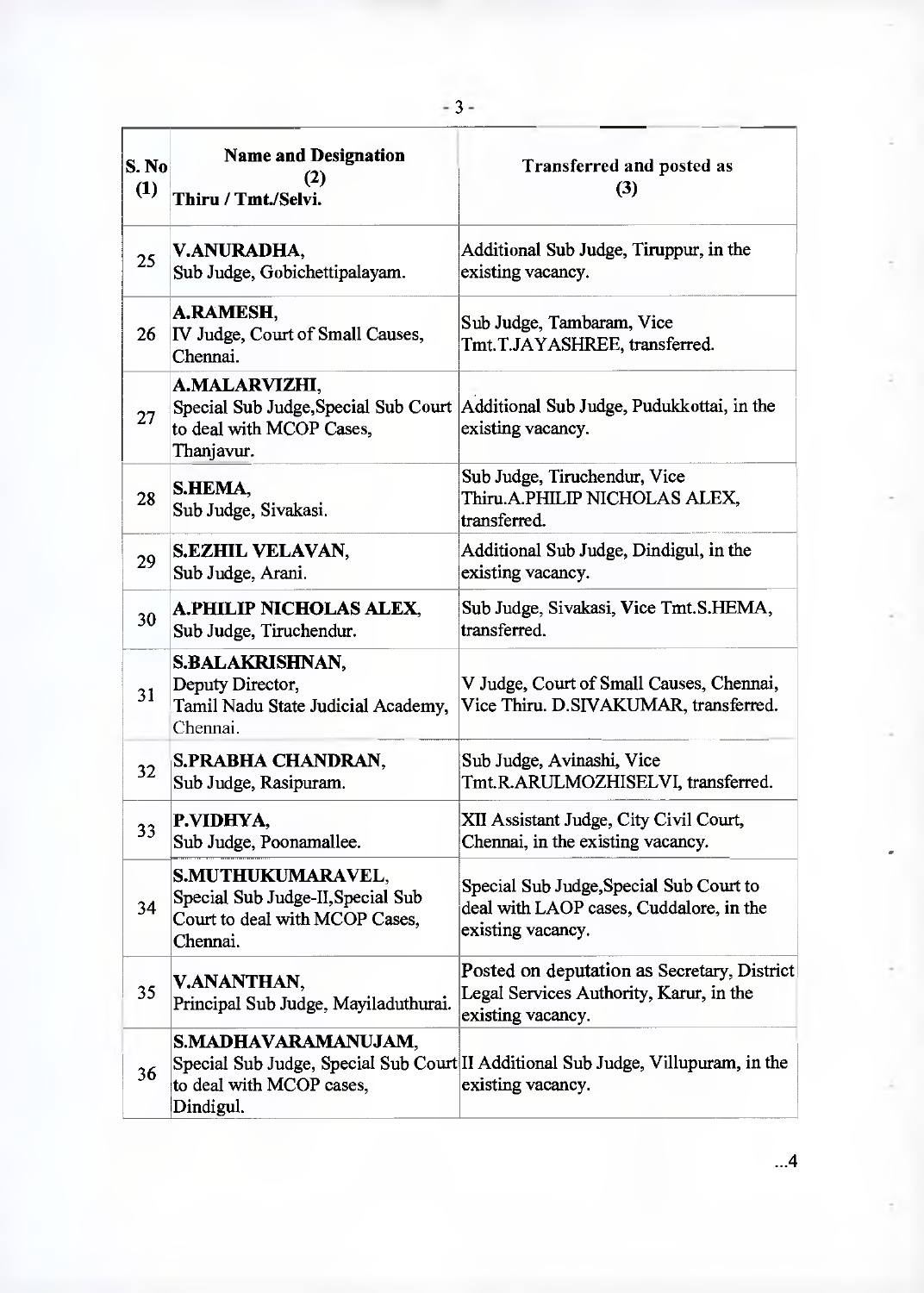| S. No<br>(1) | <b>Name and Designation</b><br>(2)<br>Thiru / Tmt./Selvi.                                                             | <b>Transferred and posted as</b><br>(3)                                                                                                         |
|--------------|-----------------------------------------------------------------------------------------------------------------------|-------------------------------------------------------------------------------------------------------------------------------------------------|
| 37           | S.PADMA,<br>Sub Judge, Kuzhithurai.                                                                                   | Special Judge, Special Court for trial of<br>cases under Prevention of Corruption Act,<br>Tirunelveli, in the existing vacancy.                 |
| 38           | V.RAVICHANDRAN,<br>Secretary, District Legal Services<br>Authority, Salem.                                            | Special Judge, Special Court for trail of<br>Cases under Prevention of Corruption Act,<br>Tiruchirappalli, Vice Tmt. N.SHANTHI,<br>transferred. |
| 39           | R.THOTHIRAMARY,<br>Sub Judge, Uthamapalayam.                                                                          | Special Judge, Special Court for trial of<br>Cases under prevention of corruption Act,<br>Coimbatore, Vice Thiru. V.JOHN MINO,<br>transferred.  |
| 40           | D.BALU,<br>Special Sub Judge - II, Special Sub<br>Court to deal with MCOP Cases,<br>Salem.                            | Principal Sub Judge, Vellore, Vice<br>Thiru.V.DAMODARAN, transferred.                                                                           |
| 41           | A.DEEPA,<br>Principal Sub Judge, Dindigul.                                                                            | Posted on deputation as Secretary, District<br>Legal Service Authority, Tiruppur, in the<br>existing vacancy.                                   |
| 42           | A.S.RAJA,<br>V Metropolitan Magistrate,<br>Egmore.                                                                    | Additional Sub Judge, Vellore, Vice<br>Thiru.S.RAJASIMMAVARMAN,<br>transferred.                                                                 |
| 43           | <b>G.VIJAYAKUMAR,</b><br>VI Judge, Court of Small Causes,<br>Chennai.                                                 | Principal Sub Judge, Kumbakonam, Vice<br>Thiru. S.JOHN SUNDARLAL SURESH,<br>transferred.                                                        |
| 44           | V.JOHN MINO,<br>Special Judge, Special Court for trial<br>of Cases under prevention of<br>corruption Act, Coimbatore. | I Additional Sub Judge, Coimbatore, Vice<br>Tmt. A.P.LATHA, transferred                                                                         |
| 45           | <b>T.JAYASHREE,</b><br>Sub Judge, Tambaram.                                                                           | Posted on deputation as Secretary, District<br>Legal Services Authority, Vellore, in the<br>existing vacancy.                                   |
| 46           | <b>S.JOHN SUNDARLAL SURESH,</b><br>Principal Sub Judge, Kumbakonam.                                                   | Sub Judge, Thirumangalam, Vice<br>Thiru.G.MUTHUKUMARAN, transferred.                                                                            |

 $-4.4$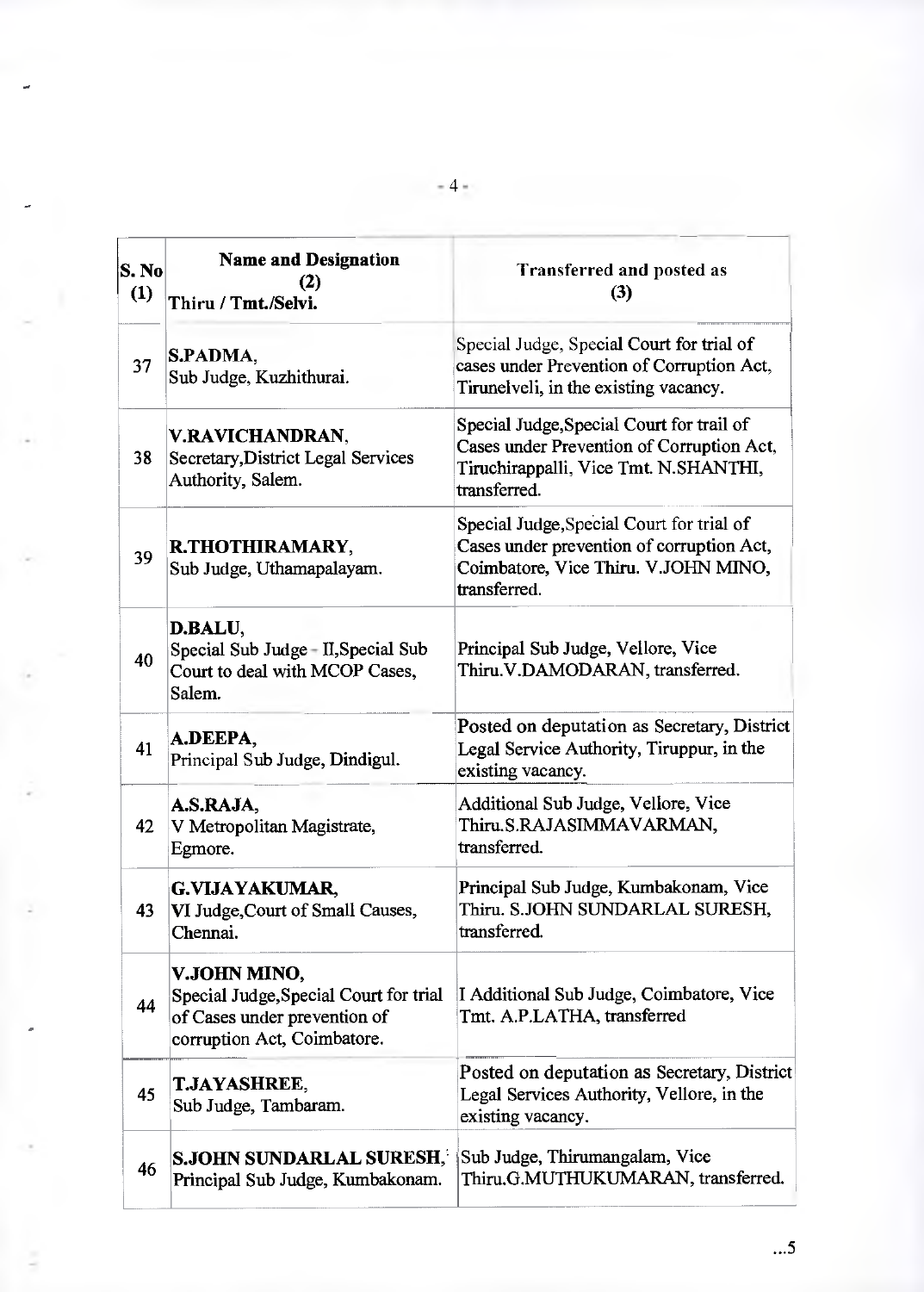| S. No<br>(1) | <b>Name and Designation</b><br>(2)<br>Thiru / Tmt./Selvi.                                  | Transferred and posted as<br>(3)                                                                                          |
|--------------|--------------------------------------------------------------------------------------------|---------------------------------------------------------------------------------------------------------------------------|
| 47           | <b>R.SUNDARIAH,</b><br>Sub Judge, Mannargudi.                                              | Additional Sub Judge, Karur, in the existing<br>vacancy.                                                                  |
| 48           | V.SUTHA,<br><b>Additional Judicial Member, Sales</b><br>Tax Appellate Tribunal, Chennai.   | VI Judge, Court of Small Causes, Chennai,<br>Vice Thiru. G.VIJAYAKUMAR,<br>transferred.                                   |
| 49           | D.SUJATHA,<br>Additional Judicial Member, Sales<br>Tax Appeallate Tribunal,<br>Coimbatore. | Posted on deputation as Secretary, District<br>Legal Services Authority, Namakkal, in the<br>existing vacancy.            |
| 50           | V.P.SUGANDHI,<br>Sub Judge, Uthankarai.                                                    | Special Judge, Special Court for trial of<br>cases under Prevention of Corruption Act,<br>Salem, in the existing vacancy. |
| 51           | A.K.K.RAJINI,<br>Presiding Officer, Motor Accident<br>Claims Tribunal, Tindivanam.         | Additional Sub Judge, Chengalpattu, in the<br>existing vacancy.                                                           |
| 52           | K.ALLI,<br>Sub Judge, Pattukottai.                                                         | Posted on deputation as Secretary, District<br>Legal Service Authority, Ariyalur, in the<br>existing vacancy.             |
| 53           | S.PRAKASH,<br>XI Metropolitan Magistrate,<br>Saidapet.                                     | Sub Judge, Pattukottai, Vice Tmt.K.ALLI,<br>transferred.                                                                  |
| 54           | M.VADIVEL,<br>VIII Metropolitan Magistrate,<br>George Town.                                | Special Judge No.I (LAOP),<br>Jayamkondam, in the existing vacancy.                                                       |
| 55           | M.PUSHPARANI,<br>Sub Judge, Jayamkondam.                                                   | Sub Judge, Gobichettipalayam, Vice<br>Tmt.V.ANURADHA, transferred.                                                        |
| 56           | K.R.LEELA,<br>to deal with MCOP cases,<br>Krishnagiri.                                     | Special Sub Judge, Special Sub Court Principal Sub Judge, Erode, in the existing<br>vacancy.                              |
| 57           | <b>S.GOPINATHAN,</b><br>XIII Metropolitan Magistrate,<br>Egmore.                           | I Additional Sub Judge, Erode, Vice<br>Thiru.S.RAVISHANKER, transferred.                                                  |

 $\ddotsc 6$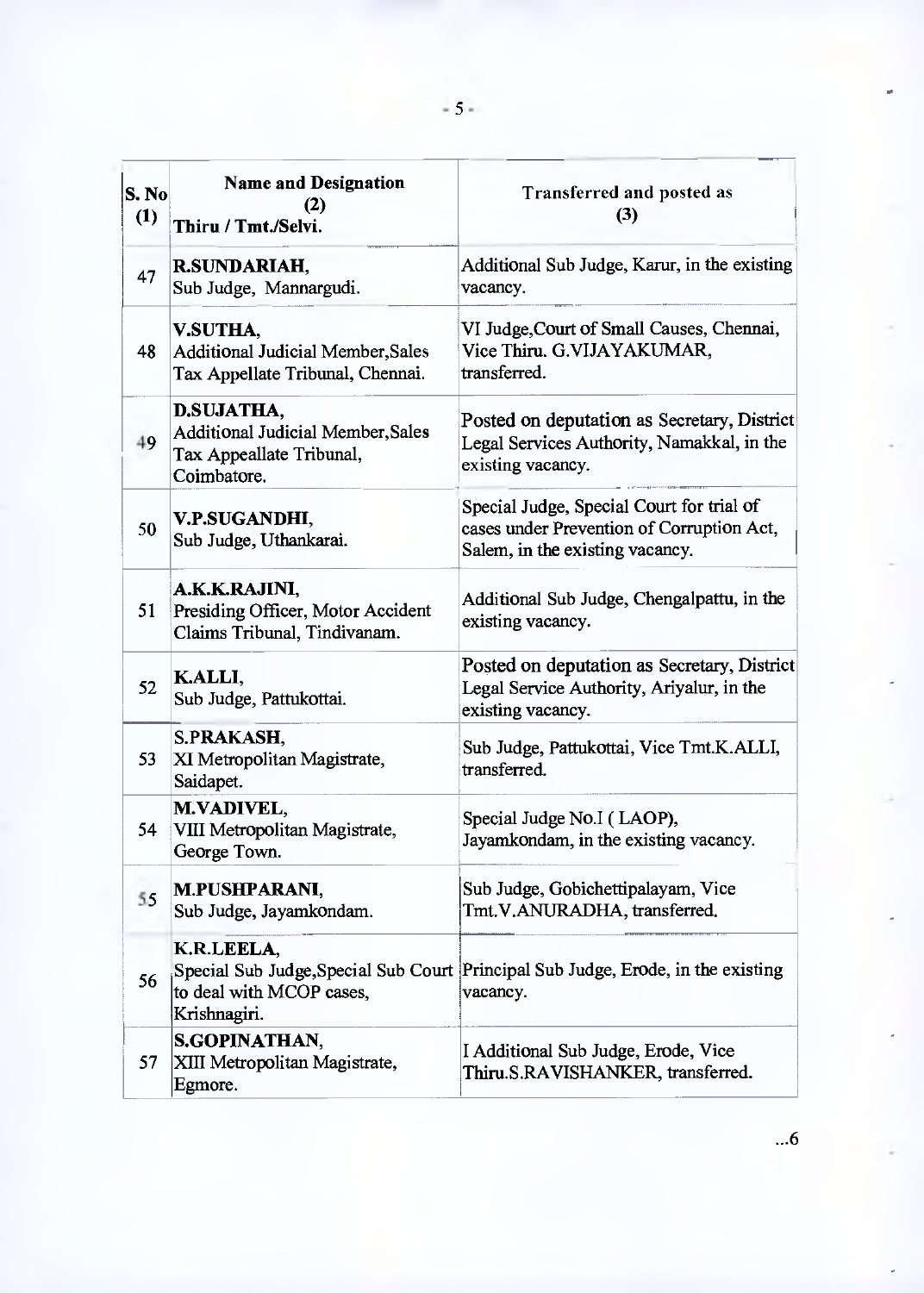| S. No<br>(1) | <b>Name and Designation</b><br>(2)<br>Thiru / Tmt./Selvi.                           | Transferred and posted as<br>(3)                                                                                              |
|--------------|-------------------------------------------------------------------------------------|-------------------------------------------------------------------------------------------------------------------------------|
| 58           | S.RAJASIMMAVARMAN,<br>Additional Sub Judge, Vellore.                                | Additional Sub Judge, Tindivanam, in the<br>existing vacancy.                                                                 |
| 59           | C.M.SARAVANAN,<br>III Additional Sub Judge, Madurai.                                | Sub Judge, Rasipuram, Vice<br>Thiru.S.PRABHA CHANDRAN,<br>transferred.                                                        |
| 60           | N.SUNDARAM,<br>Secretary, District Legal Services<br>Authority, Cuddalore.          | Sub Judge, Theni, Vice<br>Thiru.V.S.KUMARESAN, transferred.                                                                   |
| 61           | <b>D.JEYAKUMARI JEMI</b><br>RATHNA,<br>II Additional Sub Judge,<br>Tiruchirappalli. | II Additional Sub Judge, Madurai, in the<br>existing vacancy.                                                                 |
| 62           | GAJARA R.JIJI,<br>XVI Metropolitan Magistrate,<br>George Town.                      | XV Assistant Judge, City Civil Court,<br>Chennai, Vice Thiru. V.SURESH,<br>transferred.                                       |
| 63           | S.K.ANGALAESWARI,<br>XVII Metropolitan Magistrate,<br>Saidapet.                     | Sub Judge, Poonamallee, Vice<br>Tmt.P.VIDHYA, transferred.                                                                    |
| 64           | <b>J.MOHANA,</b><br>XVIII Metropolitan Magistrate,<br>Saidapet.                     | XVI Assistant Judge, City Civil Court,<br>Chennai, Vice Tmt. E. SASIKALA,<br>transferred.                                     |
| 65           | <b>M.S.MANIMEKALAI,</b><br>XX Metropolitan Magistrate,<br>Egmore.                   | VIII Judge, Court of Small Causes, Chennai,<br>Vice Thiru. G.PRABAGARAN, transferred.                                         |
| 66           | <b>G.SUDHAGAR,</b><br>Principal Sub Judge, Nagercoil.                               | Special Sub Judge, Special Sub Court to<br>deal with MCOP cases, Dindigul, Vice<br>Thiru. S.MADHAVARAMANUJAM,<br>transferred. |
| 67           | N.PRABAKAR,<br>III Additional Sub Judge,<br>Coimbatore.                             | Presiding Officer, Motor Accident Claims<br>Tribunal, Tindivanam, Vice<br>Tmt. A.K.K.RAJINI, transferred.                     |
| 68           | T.BALAMURUGAN,<br>XXII Metropolitan Magistrate<br>[Mobile Court], Egmore, Chennai.  | Additional Sub Judge, Kumbakonam, in the<br>existing vacancy.                                                                 |
| 69.          | N.VIJAYALAKSHMI,<br>Principal Sub Judge,<br>Pudukkottai.                            | <b>Additional Chief Judicial Magistrate,</b><br>Madurai, in the existing vacancy.                                             |

 $-6 -$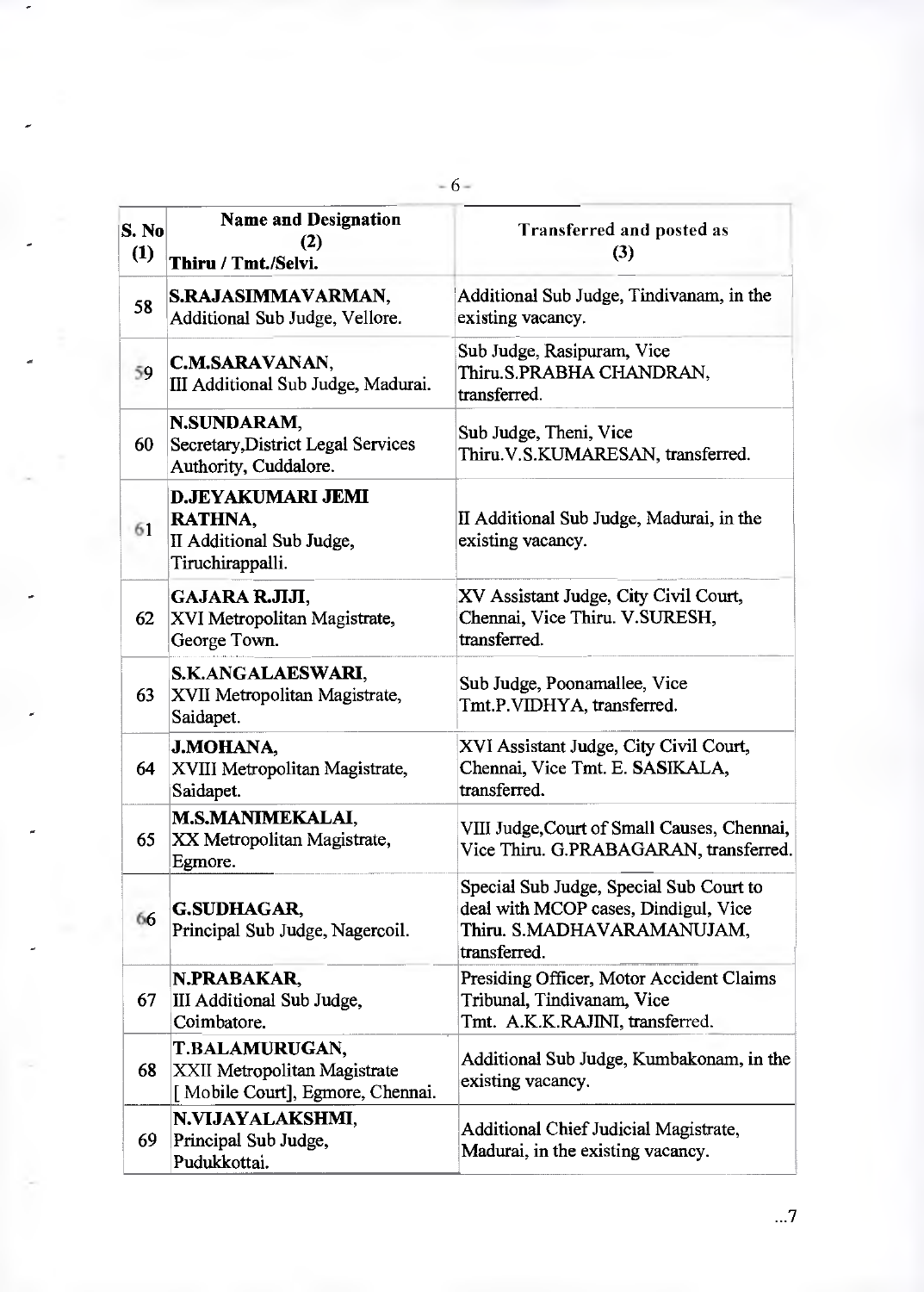| S. No<br>(1) | <b>Name and Designation</b><br>(2)<br>Thiru / Tmt./Selvi.                                                                                                                                            | <b>Transferred and posted as</b><br>(3)                                                                                        |
|--------------|------------------------------------------------------------------------------------------------------------------------------------------------------------------------------------------------------|--------------------------------------------------------------------------------------------------------------------------------|
| 70           | <b>J.OMPRAKASH,</b><br>Special Sub Judge,<br>Special Sub Court to deal with<br>MCOP cases, Tirupathur.                                                                                               | Special Sub Judge-II, Special Sub Court to<br>deal with MCOP Cases., Chennai, Vice<br>Thiru. S.MUTHUKUMARAVEL,<br>transferred. |
| 71           | A.PASUMPON SHANMUGAIAH,<br><b>Secretary, District Legal Services</b><br>Authority, Nagercoil.                                                                                                        | IV Additional Sub Judge, Madurai, in the<br>existing vacancy.                                                                  |
| 72           | P.CHELLADURAI,<br>Sub Judge, Coonoor.                                                                                                                                                                | II Additional Sub Judge, Coimbatore, in the<br>existing vacancy.                                                               |
| 73           | G.VIJAYARANI,<br>XI Assistant Judge, City Civil Court,<br>Chennai.                                                                                                                                   | III Assistant Judge, City Civil Court,<br>Chennai, in the existing vacancy.                                                    |
| 74           | <b>L.ABRAHAM LINCOLN,</b><br>XVII Assistant Judge, City Civil<br>Court, Chennai.                                                                                                                     | IV Assistant Judge, City Civil Court,<br>Chennai, in the existing vacancy.                                                     |
| 75           | <b>S.ABDUL MALIK,</b><br>VIII Assistant Judge, City Civil<br>Court, Chennai.                                                                                                                         | V Assistant Judge, City Civil Court,<br>Chennai, in the existing vacancy                                                       |
| 76           | P.SWAMINATHAN,<br>IX Assistant Judge, City Civil Court, VI Assistant Judge, City Civil Court,<br>Chennai (functioning as OSD in High Chennai, in the existing vacancy.<br>Court of Madras, Chennai). |                                                                                                                                |
| 77           | S.GANAPATHISAMY,<br>X Assistant Judge, City Civil Court,<br>Chennai (functioning as OSD in High<br>Court of Madras, Chennai).                                                                        | VII Assistant Judge, City Civil Court,<br>Chennai, vice Tmt.G.VIJAYARANI,<br>transferred.                                      |
| 78.          | V.SURESH,<br>XV Assistant Judge, City Civil<br>Court, Chennai.                                                                                                                                       | XVII Assistant Judge, City Civil Court,<br>Chennai, vice Thiru. L.ABRAHAM<br>LINCOLN, transferred.                             |
| 79           | E.SASIKALA,<br>XVI Assistant Judge, City Civil<br>Court, Chennai.                                                                                                                                    | XVIII Assistant Judge, City Civil Court,<br>Chennai, in the existing vacancy.                                                  |

 $...8$